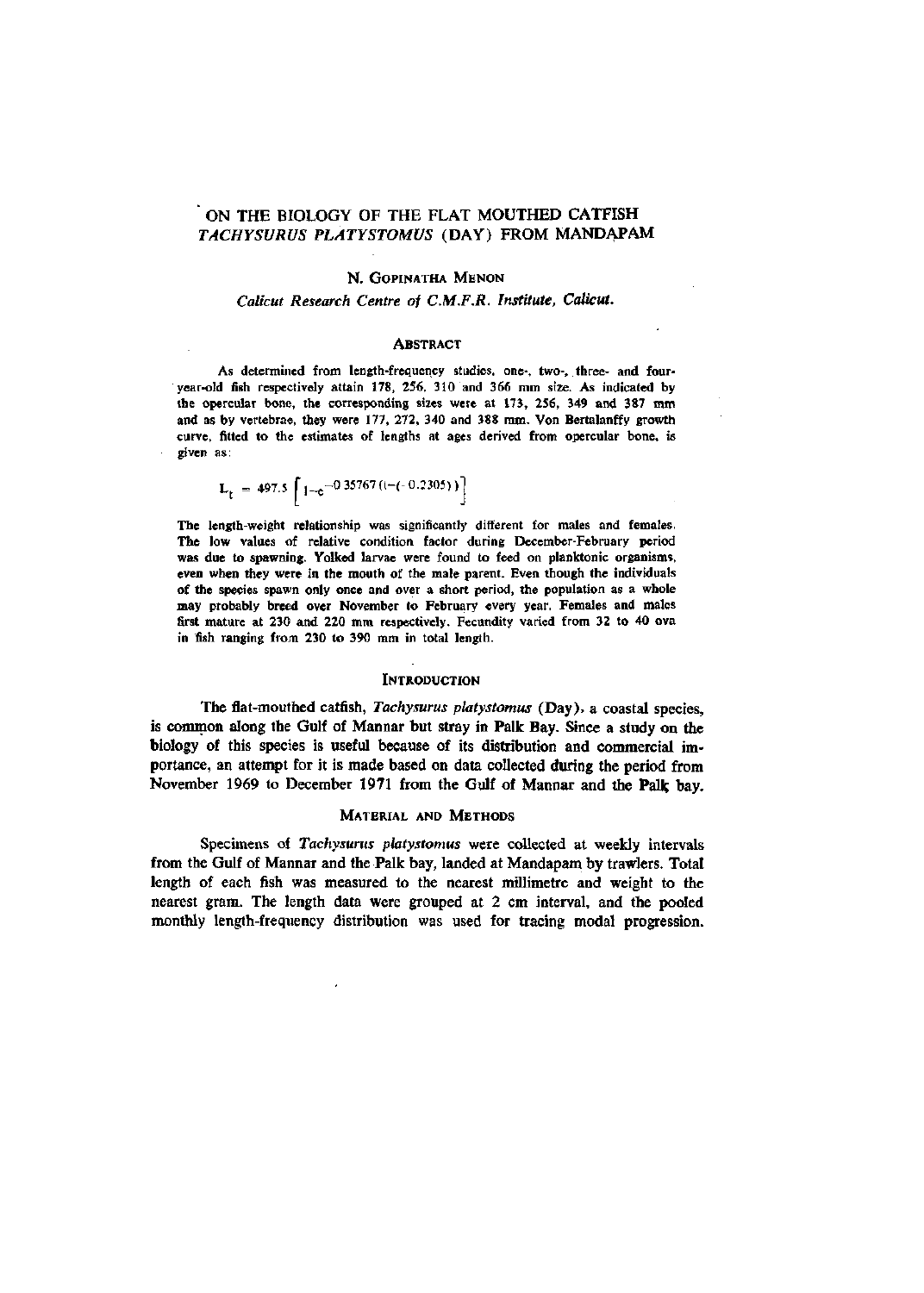Also, the length-frequency distribution of the samples collected during January 1971 to December 1971 was pooled and the poly modal distribution was split up by Probability technique (Cassie 1954).

Skeletal hard parts such as opercular bone and vertebra were examined for determination of age after they were boiled in water and cleaned in ether. Out of a total of 138 opercular bones collected and examined over a period of one year, only 105 were readable. The opercular length as well as the lengths to the various translucent zones were measured to the nearest mm from the fulcrum to the longest axis. The fifth vertebra was selected as its centrum is comparatively flat and easy to separate. The vertebral radii and ring radii were measured from the centre along a radial plane, to the longest axis of the vertebra under a low power binocular microscope, using an ocular micrometer. Out of 129 vertebrae collected and examined 118 were readable.

Seven maturity stages were recognized as in the case of *Osteageneiosus militaris* (Pantulu 1963), Ova of less than one mm were measured with the aid of an ocular micrometer, each division having a magnification of 0.013 mm. Ova of more than one mm were measured by means of vernier calipers. Fecundity was estimated based on the total number of ripe ova present in fishes in advanced stages of maturity (V and VI).

## **BIOLOGY**

#### *Age determination by length frequency*

In order to study the age, free-hand fits were made connecting the dominant modes as presented in Fig. 1. Here it may be seen that the mode at 50 mm of December 69 shifts to 170 mm in October 70. A mode seen at 50 mm in Nov. 70 has progressed to 90 mm in Feb. 71, which further shifts through 110 mm in Mar., 130 mm in May, 170 mm in Sept. to 190 mm in Nov. 71. Similarly, the 50 mm mode of Dec. 70 has progressed to 170 mm in Dec. 71. Thus it shows that the average growth during the first year is 171 mm at the rate of 14.9 mm per month. The age at recruitment, at a size of 50 mm as determined by extrapolation, was one month. Furthermore, from detailed observations it was found that the juveniles started a free demersal life when they attained a size of 45 to 55 mm. with a period of incubation of about one month. The 170 mm mode of Oct. 70 has progressed to 270 mm in Oct. 71 showing the size at 270 mm when it is two years old, with an average growth rate of 8.3 mm per month during the second year.

The mode of Sept. 70 at 270 mm has progressed to 350 mm in Aug. 71. Similarly, the mode at 270 mm of Dec. 70 has progressed to 330 mm in Dec. 71. Thus, the growth during the third year is at an average rate of 6.8 mm per month.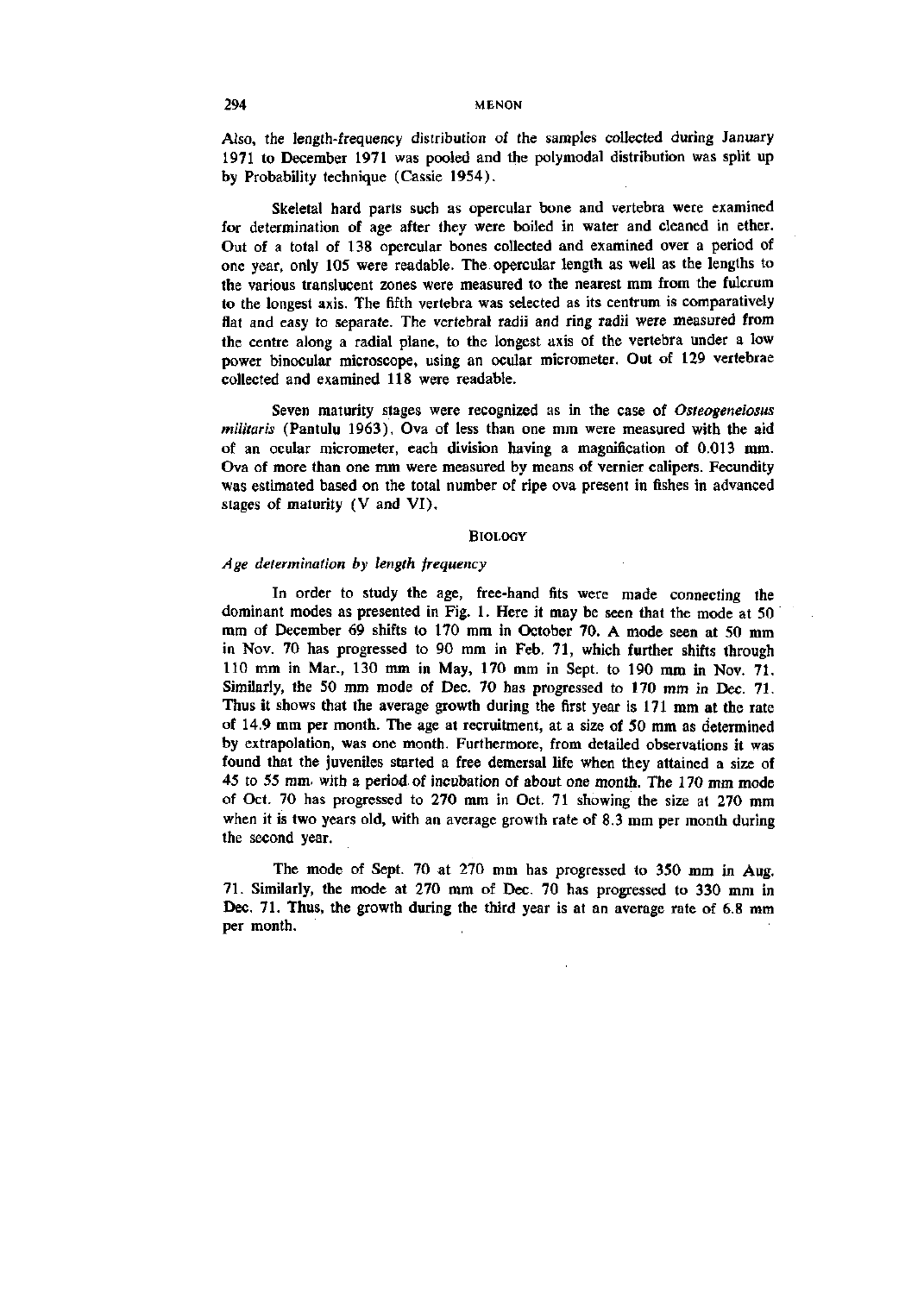# BIOLOGY OF FLAT MOUTHED CATFISH 295



FIG. 1. Monthly modal progression in the length-frequency data of T. *platystomus.* 

The different age groups in the polymodal frequency distribution are separated using Probability paper, based on data collected during Jan. to Dec. 71. The first modal 4ength is at 103 mm, which represents the 0-year class. The second, third, fourth and fifth modes represent 178, 256, 310 and 363 mm in respective age classes I, II, III and IV (Fig. 2). These estimations closely agree with those obtained by Petersen's method of length frequency analysis.



FIG. 2. Probability plot of the length-frequency distribution of *T. platystomus.* 

# *Age determination from operculum*

Translucent zones or checks that were patchy or which appeared only for short distances were considered as false and those zones that traversed the posterior, dorsal and ventral parts of the operculum as true zones. In all the opercular bones studied, a narrow translucent check was noticed near the fulcrum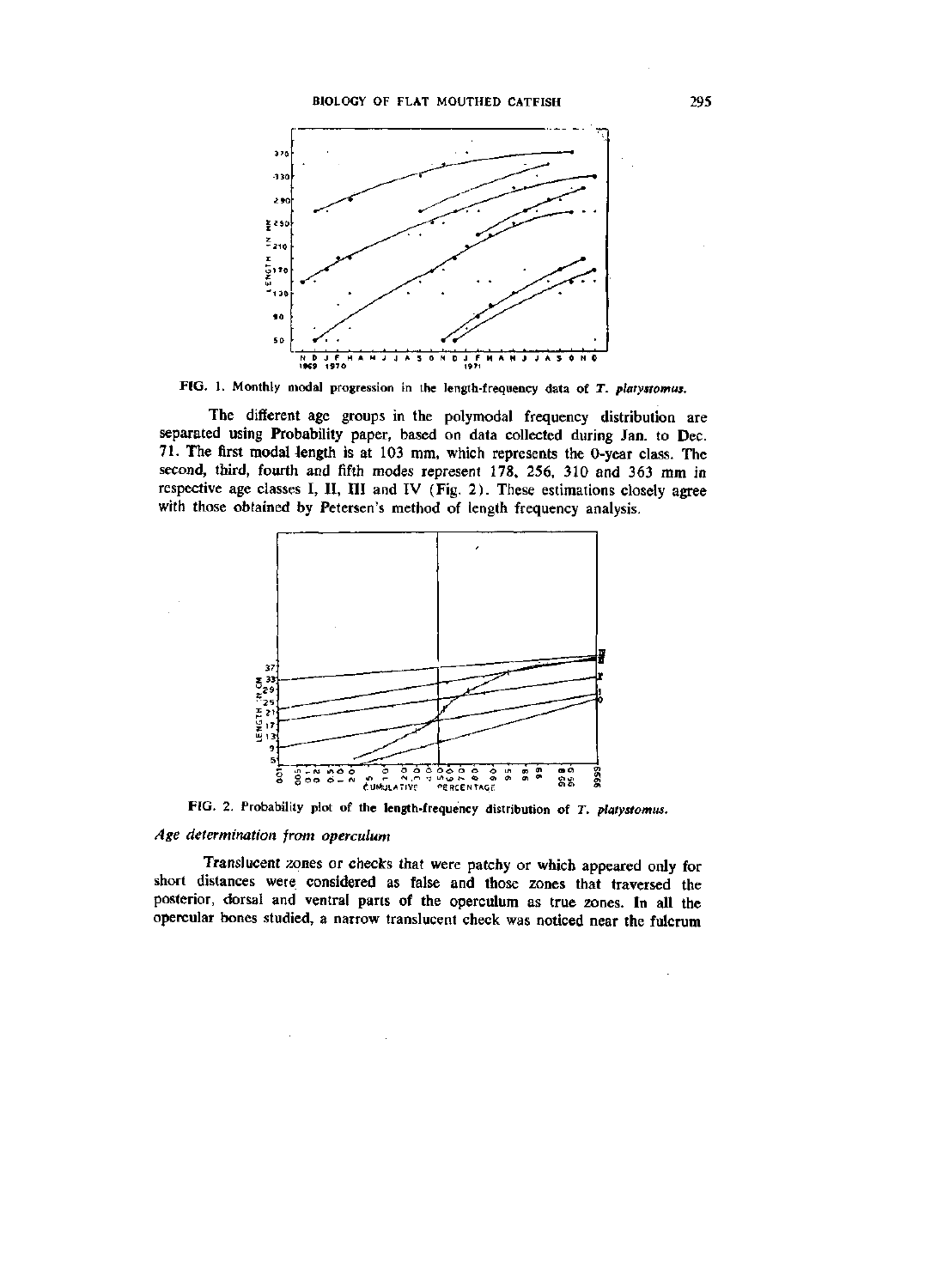which, on back calculation, seems to have been formed when the fish attained a size of 45 to 55 mm in total length—the size at which the juveniles swim out of the parent's mouth to lead an independent life. This check has corresponded with the 'larval ring' noticed in *Neoplatycephalus macrodon,* which Fairbridge (1951) had described as an 'impression representing an adoption of a demersal life after the planktophagous phase as larvae.' Thus, the juvenile check formed in the operculum of *T. platystomus* might be due to the stress of sudden change of environment and food habits from the larval life in the mouth of the male parent to the free demersal life.

The margins of the opercular bones from fish caught during different months of the year were examined to ascertain the probable time of formation of translucent checks. A predominantly high proportion of the opercular bones exhibited translucent margins during the months December, January and February; whereas a high percentage of bones had opaque margins during March to November (Fig. 3). Therefore in *T. platystomus* one opaque and one translucent check together were taken to represent one year's growth.

**t'Y.** 

OPERCULAR

ğ 105

**•95 -**



FIG. 3. Percentage of opercular bones with translucent margins (non-shaded portion) and opa-que margins (shaded portion) during different months.



**-1 1— 1 1 r-—1 1 1 1 1 ? l 2 2 2 5 2 « 2-5 2 » 1.00 101AL LO«CTM** 

*\o^* **y - -' 6S06\* H>69(o9 X loq > : lO]?!-\* 0 629S I09 /** 

1109966

The first translucent check (excluding the juvenile check) is formed probably due to a retardation of linear growth brought about by the shift of energy utilization from somatic building to reprductive building. As the species spawns first when it is two years old and thereafter every year, the formation of the second and subsequent checks are perhaps a consequence of spawning. Cessation of feeding by males during the period of oral gestation, lasting about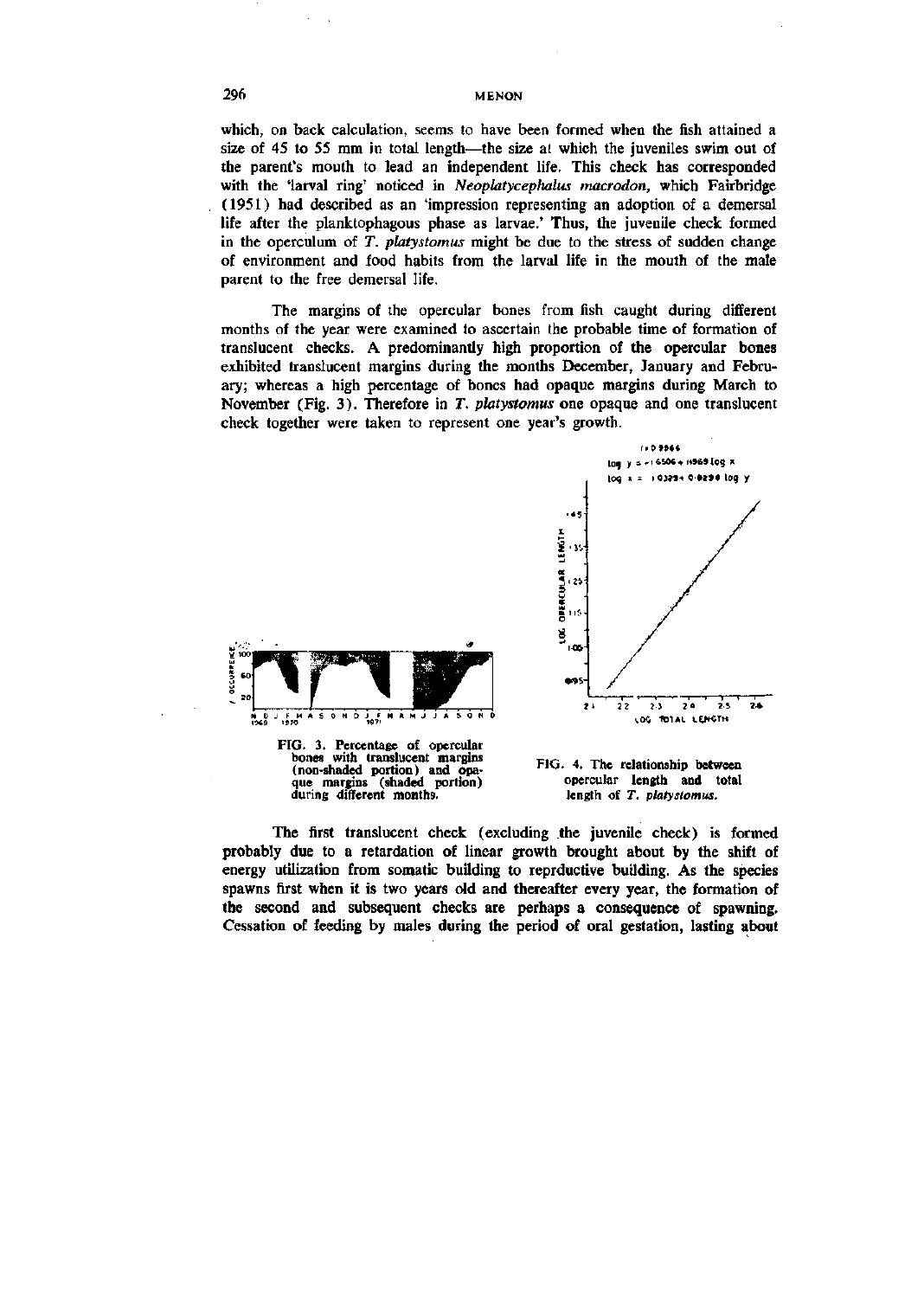a month, may retard the linear growth in males; while in ripe females, as a consequence of excessive enlargement of ovary, the feeding intensity gets reduced leading to a like retardation. Thus, the cumulative effect of cessation of feeding and spawning stress may be the reason for the formation of translucent checks in the opercular bone. The occurrence of a high percentage of empty stomachs in the spawners corroborates this assumption.

The relationship of opercular bone length  $(Y)$  to fish length  $(X)$  was linear in the logarithmic form (Fig. 4), which coud be expressed by the formula

 $log Y = -1.6506 + 1.1969 log X$ 

or conversly as

 $log X = 1.0329 + 0.8298 log Y$ 

with correlation coefficient,  $r = 0.9966$ .

The direct proportion formula for back-calculation (van Oosten 1929) of length at different ages was not applicable in the present case since the data did not satisfy the requirement that fish length and age should be linearly related with an intercept at the origin. Hence, the linear regression of fish length on opercular bone length (log  $X = 1.0329 + 0.8298$  log Y) was more appropriate for deriving a formula for the purpose of back-calculation (Smith 1955; Pantulu 1961, 1963). Based on this relationship the following formula was used to derive back-calculated lengths at different translucent checks:

$$
\log L_n = \log L_t + b \left( \log r_n - \log R_t \right) \qquad \qquad \ldots \ldots \ldots \ldots \ldots (1)
$$

where,  $L_n$  = length at age 'n',  $L_t$  = length at the time of capture, b = slope of regression line of fish length-opercular bone length relationship (0.8298),  $r_n$  = length of operculum at age 'n' and  $R_t$  = total length of operculum at the time of capture.

Substituting the values in the above equation, the back-calculated values of lengths at ages are derived and presented in Table 1.

#### *Age determination from vertebra*

The length of *T. platystomus* at the time of formation of successive translucent annuli was back-calculated by using the relationship between fish length and vertebral radius. This relationship (Fig. 5) was found to be linear in the logarithmic form which could be expressed as

$$
\log X = 1.6521 + 0.4652 \log Y
$$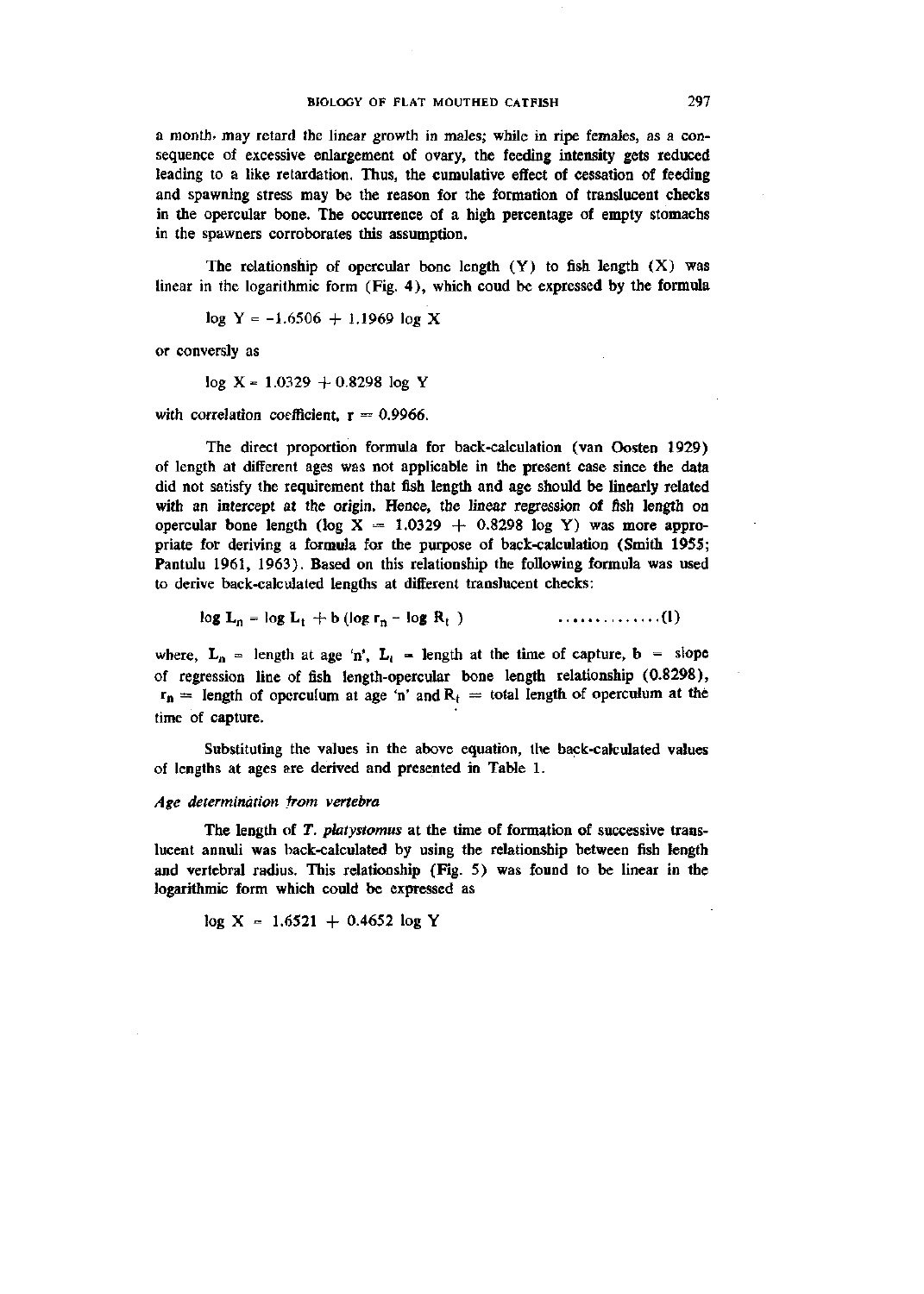or conversly as

 $log Y = 3.3241 + 2.0557 log X$ 

with correlation coefficient,  $r = 0.9780$ .

TABLE 1. *Mean back-calculated lengths (mm) at the end of each year of life as determined by opercular bones.* 

| Size group<br>in mm | No. of fish | Age in years |              |     |     |  |  |  |
|---------------------|-------------|--------------|--------------|-----|-----|--|--|--|
|                     | examined    | 1            | $\mathbf{H}$ | III | IV  |  |  |  |
| 180-200             | 9           | 188          |              |     |     |  |  |  |
| 200-220             | 14          | 181          |              |     |     |  |  |  |
| 220-240             | 12          | Ŧ,<br>180    |              |     |     |  |  |  |
| 240-260             | 14          | 178          |              |     |     |  |  |  |
| 260-280             | 10          | 176          | 261          |     |     |  |  |  |
| 280-300             | 7           | 172          | 271          |     |     |  |  |  |
| 300-320             | 10          | 168          | 265          |     |     |  |  |  |
| 320-340             | 12          | 162          | 271          |     |     |  |  |  |
| 340-360             | 6           | 163          | 260          | 350 |     |  |  |  |
| 360-380             | 8           | 170          | 268          | 357 | 380 |  |  |  |
| 380-400             | 3           | 169          | 258          | 342 | 393 |  |  |  |
| Total               | 105         |              |              |     |     |  |  |  |
| Mean length         |             | 173          | 265          | 349 | 387 |  |  |  |
| Growth increment    |             | 173          | 92           | 84  | 38  |  |  |  |

Invariably in all the vertebrae examined a narrow translucent 'juvenile ring' was noticed near the centre of the centrum, similar to the one noticed in the operculum. High percentage occurrence of vertebrae with translucent margins during December, January and February suggested their probable period of formation and annual nature same as noticed in the case of operculum. Backcalculation of lengths at time of formation of translucent rings was made by using the formula (1) by substituting the value of 'b' (0.4652) and are presented in Table 2.

*Fitting von Bertalanffy growth equation* 

The von Bertalanffy growth equation:

$$
L_t = L_{\infty} \left[ 1 - e^{-\mathbf{K} (t - t_{\circ})} \right]
$$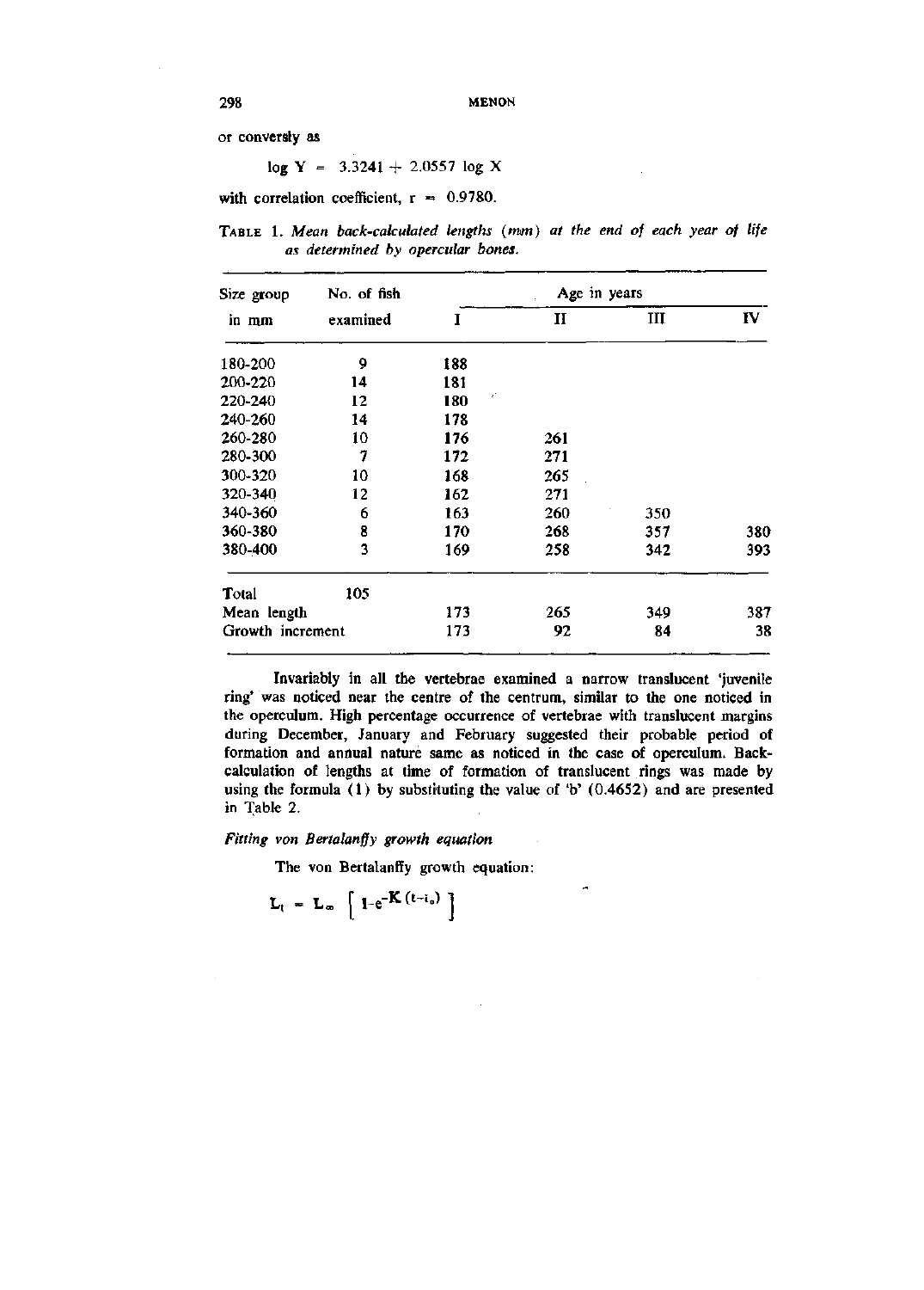

FIG. 5. Relationship **between** vertebral radius and **fish length.** 

FIG. 6. Length-weight relationship of T. *platystomus.* 

TABLE 2. *Mean back-calculated lengths (mm) at the end of each year of life as determined by vertebrae.* 

 $\alpha$  ,  $\alpha$  ,  $\alpha$  and

| Size group       | No. of fish |     | Age in years |     |     |  |  |  |  |
|------------------|-------------|-----|--------------|-----|-----|--|--|--|--|
| in mm            | examined    | I   | п            | Ш   | IV  |  |  |  |  |
| 180-200          | 9           | 183 |              |     |     |  |  |  |  |
| 200-220          | 15          | 180 |              |     |     |  |  |  |  |
| 220-240          | 17          | 190 |              |     |     |  |  |  |  |
| 240-260          | 19          | 176 |              |     |     |  |  |  |  |
| 260-280          | 11          | 167 | 265          |     |     |  |  |  |  |
| 280-300          | 7           | 170 | 273          |     |     |  |  |  |  |
| 300-200          | 10          | 163 | 261          |     |     |  |  |  |  |
| 320-340          | 13          | 160 | 270          |     |     |  |  |  |  |
| 340-360          | 6           | 159 | 262          | 357 |     |  |  |  |  |
| 360-380          | 8           | 168 | 266          | 350 | 378 |  |  |  |  |
| 380-400          | 3           | 165 | 259          | 345 | 396 |  |  |  |  |
| Total            | 118         |     |              |     |     |  |  |  |  |
| Mean length      |             | 171 | 265          | 351 | 387 |  |  |  |  |
| Growth increment |             | 171 | 94           | 86  | 36  |  |  |  |  |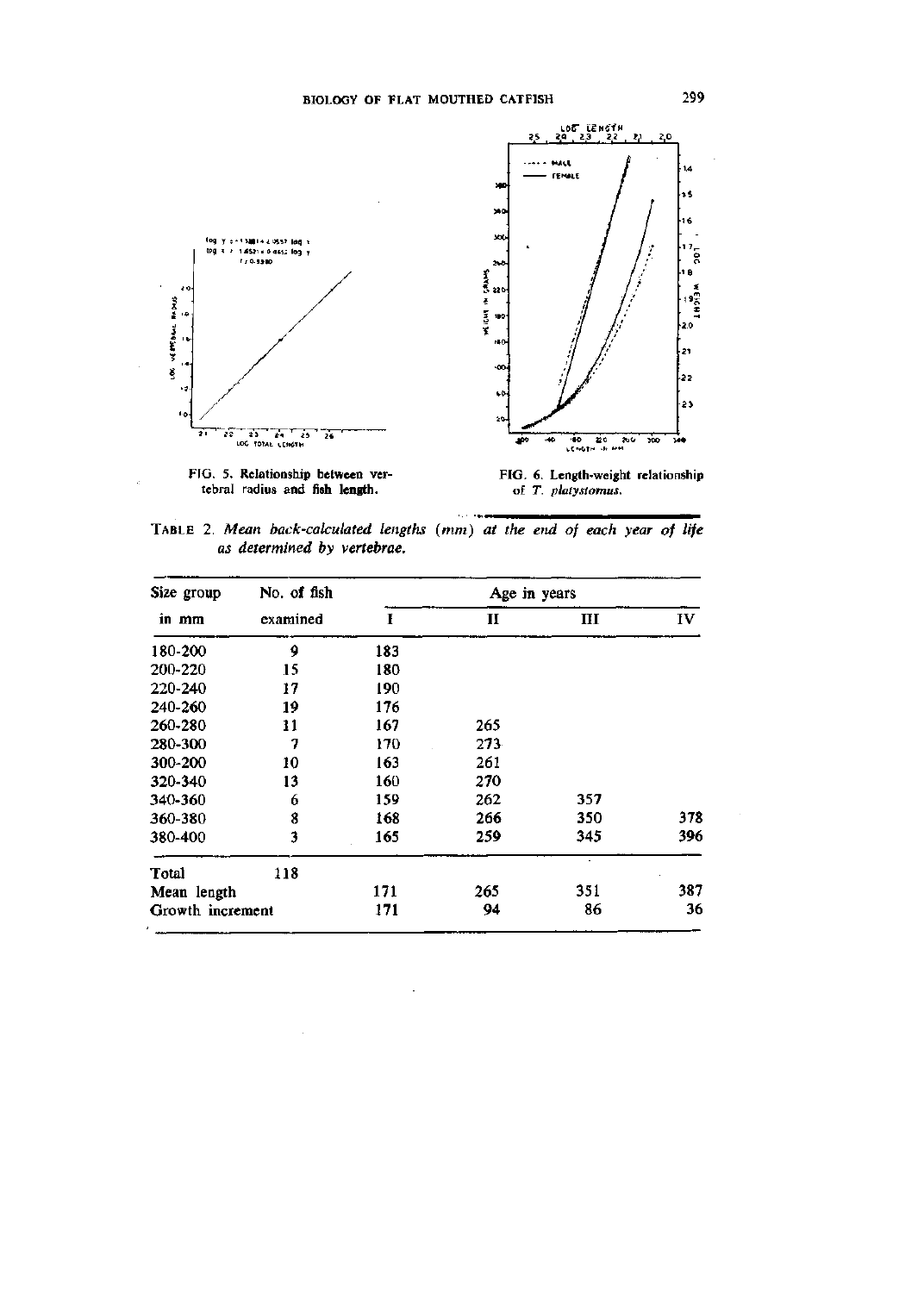was used for fitting the growth curve; the value of  $T_{\infty}$  was determined by using the method of Ford (1933) and Walford (1946). The value of  $t<sub>o</sub>$  was calculated graphically by using the method given by Ricker (1958). The estimated values of  $L_{\infty}$ , K and t<sub>o</sub> were 497.5, 0.35767 and  $-0.2305$  respectively. Thus, the von Bertalanffy growth equation of *T. platystomus* might be stated as:

$$
L_t = 49.75 \left[ 1 - e^{-0.35767 (t - (-0.2305))} \right]
$$

This relationship adequately described the growth of *T. platystomus* in Mandapam waters, since the calculated lengths for each age group derived from this equation were nearly identical to the mean lengths obtained by back-calculation based on skeletal parts and also to mean lengths derived by length-frequency method (Table 3).

TABLE 3. Comparison of estimates of lengths (mm) at different ages by various *methods.* 

| Age<br>in<br>years | Length<br>frequency<br>Peterson's<br>method | Length<br>frequency<br>probability<br>paper | Opercular<br>bones | Vertebrae | Von Bertalanffy<br>growth<br>equation |
|--------------------|---------------------------------------------|---------------------------------------------|--------------------|-----------|---------------------------------------|
| I                  | 171                                         | 178                                         | 173                | 171       | 177                                   |
| $\mathbf{I}$       | 270                                         | 256                                         | 265                | 265       | 272                                   |
| Ш                  | 344                                         | 310                                         | 349                | 351       | 340                                   |
| ĨV                 |                                             | 363                                         | 387                | 387       | 388                                   |

# *Length-weight relationship*

The length-weight values of *T. platystomus* when plotted gave the relationship which conformed to the general allometric formula. Plotting logs of weights on logs of total lengths revealed one linear regression value for males and another for females (Fig. 6). Test of significance by Analysis of covariance between the two regression values indicated that there was significant differences in the slope and elevation at 1% level between sexes (Table 4). Because of high significance in the F value at  $1\%$  level, different equations were justified for the two sexes. The equation for female was

 $log W = -6.200263 + 3.532063 log L$ 

The Correlation coefficient for this regression (0.9913) showed a high degree of correlation between the two parameters. Regression equation for male was

 $log W = -5.452548 + 3.193072 log L$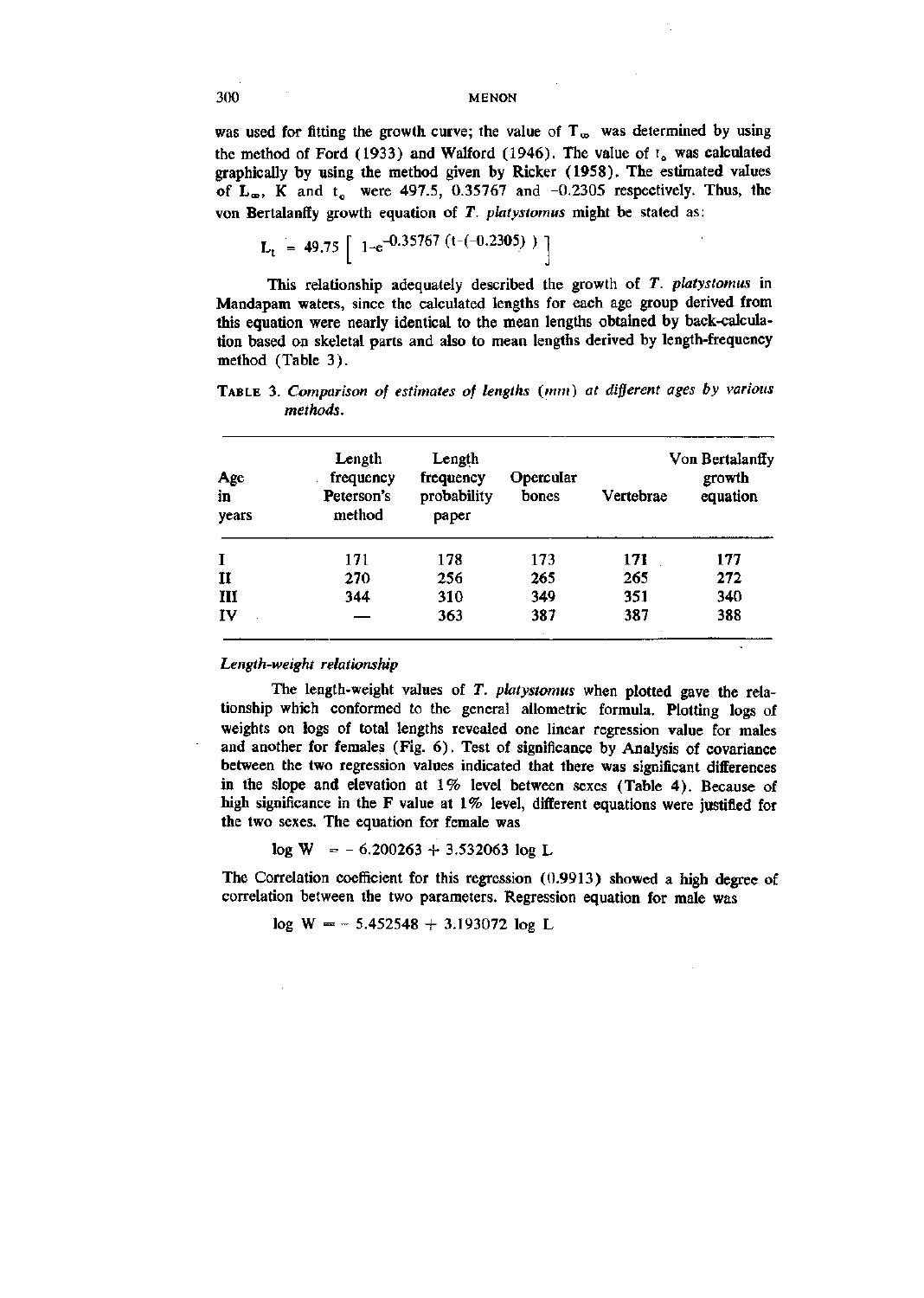The correlation coefficient for this regression (0.9930) also showed a high degree of correlation between the two parameters.

The value of exponent 'b' for females and males was tested against the exponent in isometric growth by the formula of Snedecor (1956). The 't' values for both sexes were highly significant at the level of  $1\%$ , which indicated that the weight of the fish increased at a rate higher than the cube of length.

|              | Source     |     | d.f.<br>$Sx^2$ | <b>Sxy</b>                                  | Sv <sup>2</sup> | Ъ                 | Deviation from regression |                  |                    |
|--------------|------------|-----|----------------|---------------------------------------------|-----------------|-------------------|---------------------------|------------------|--------------------|
|              |            |     |                |                                             |                 |                   | d.f.                      | S.S.             | <b>M.S.</b>        |
| т            | Within     |     |                |                                             |                 |                   |                           |                  |                    |
| 1            | Male       | 155 | 1.3135         | 4.1941                                      | 13.5779         | 3.193072          | 154                       | 0.1858           |                    |
| $\mathbf{2}$ | Female     | 209 | 1.9003         | 6.7135                                      | 24.7135         | 3.532863<br>Total | 208<br>362                | 0.4211<br>0.6069 | 0.001677           |
|              | pooled, W  | 364 |                | 3.2138 10.9076<br>difference between slopes | 37.7169         | 3.393988          | 363<br>1                  | 0.6966<br>0.0897 | 0.001919<br>0.0897 |
|              | between, b | 1   | 0.2219         | 0.9216                                      | 3.8273          |                   |                           |                  |                    |
|              | $W + b$    | 365 |                | 3.4357 11.8292                              | 41.5442         |                   | 364                       | 0.8160           |                    |
|              |            |     |                | Between adjusted means                      |                 |                   |                           | 0.1104           | 0.1194             |

TABLE 4. *Comparison of regression lines*—*sex data of* T. platystomus.

d.f. = degrees of freedom,  $Sx^2 Sxy$ ,  $Sy^2$  = corrected sum of squares and products. s.s.  $\equiv$  sum of squares, b = regression coefficient, M.S. = mean square.  $\sim$ 

## *Relative condition factor*

The relative condition factor,  $K_n$  (Le Cren 1951) for immature fish has not shown much variation between months. Among mature fish, the  $K_n$  has shown generally low values from September-October reaching a dip during January-February (Fig. 7). This lowering of  $K_n$  during December-February period might be due to spawning as these troughs coincide with the peak breeding season. Also, the high percentage occurrence of translucent zone on the edge of the operculum and vertebra shows corroborative evidence in support of the above observation.

# *Food and feeding habits*

Stomach contents of 684 fish collected from Gulf of Mannar and 120 fish from the Palk bay, ranging in sizes from 73 to 393 mm in total length, were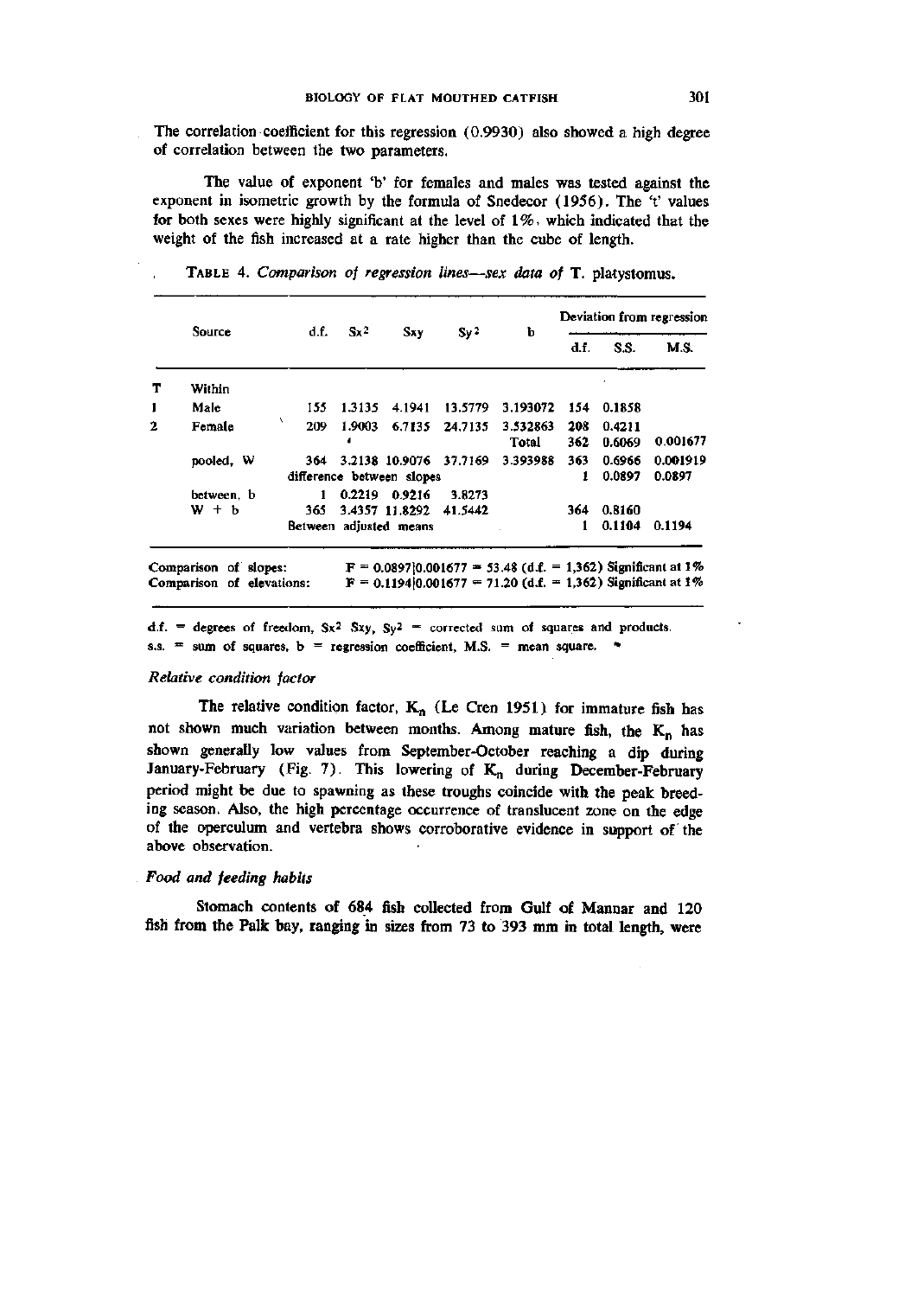

FIG. 7. Monthly fluctuations in condition factor (Kn) of immature (dotted line) and mature (solid line) T. *platyatomus.* 

examined to understand the food habits. Differences were noticed in the qualitative and quantitative composition of the food of the larvae and immature and mature fish.

Sixteen yolked larvae, ranging from 35 to 45 mm in total length, collected from the mouth of gestating males, had planktonic organisms in their stomachs. The percentage occurrance of different food items was as follows: nauplii 18.4%, zoea 6.8%, copepods 5%, alima 3.5% and digested matter 66.3%. Probably the planktonic organisms present in the respiratory incurrent of the parent might be ingested by the larvae as the same incurrent is also being utilized for their respiration. Fryer (1959) made similar observations on the feeding of the larvae of *Pseudotropheus tropheops* while they were in the oral cavity of the female even before all the traces of the yolk sac had disappeared.

A total of 254 immature fish from Gulf of Mannar and 39 fish from the Palk bay were examined to study the percentage occurrence of various food items in their stomach. The immature fish from the gulf mainly fed on polychaetes (12 to 50% 5 and *Philine* sp. (12 to 50%). Other important items found in the stomach were amphipods, juvenile prawns, crabs and ostracods, in the order of abundance. The food of fish from the Palk bay consisted of echiurids (12 to 40%), polychaetes (17 to 62%) and juvenile prawns (4 to 20%).

The major food items of the mature fish from the gulf were *Philine* sp. (14 to 40%), crabs (10 to 25%), *Squilla* sp. (10 to 20%), prawns (3 to 20%) and alpheids (4 to 23%). In the Bay the mature fish mainly fed on echiurids (20 to 35%), *Squilla* sp. (14 to 22%), prawns (5 to 24%) and crabs (7 to 13%). Empty stomachs were noticed in comparatively large numbers during November to February.

Thus, the food of the mature fish was more variable in composition and the components larger than that of immature fish. All the size groups of *T. platystomus* were found to feed on bottom epifauna and infauna as against *T. thalassinus,* of which the smaller size groups had been reported to feed on bottom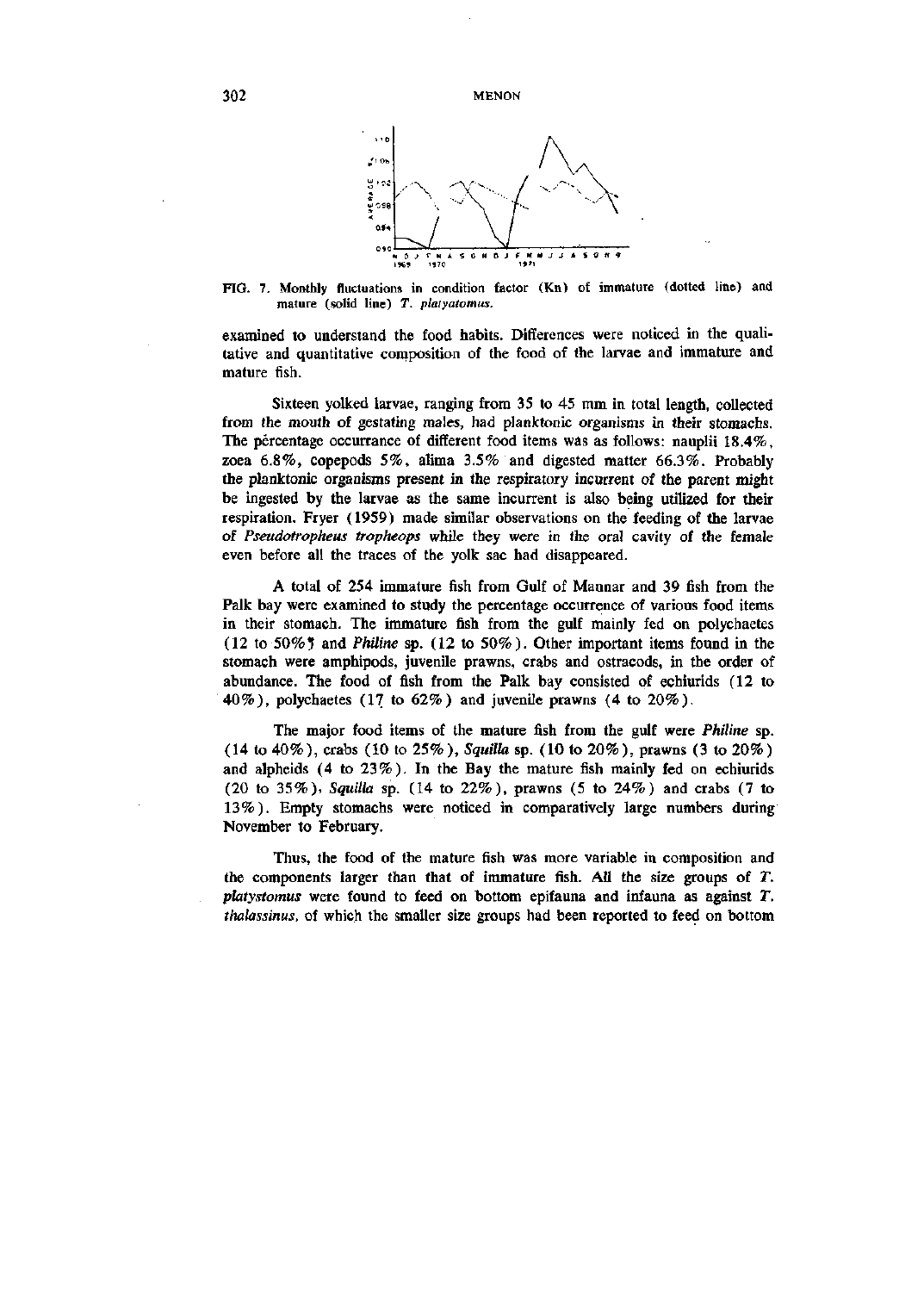fauna and the larger ones occasionally to feed from the column waters on larger food organisms (Menon 1979). As already said, the occurrence of empty stomachs in large numbers during the breeding period was perhaps due to the gestating male completely refraining from feeding and the gravid female feeding less intensely as reported in the case of *T. thalassinus* (Mojumder 1969).

### *Reproduction*

The sex ratio during different months has not shown any significant difference by chi-square test. Generally the males were more numerous in the catch during the breeding season.

In a mature ovary of *T. platystomus* there were three different groups of ova, designated as 'a', 'b' and 'c'. Of these 'a' and 'b' are nonyolked groups, white in colour and frothy in nature, and seem nonfunctional and the group 'c' yolked and opaque, and functional (Menon, MS).

*Development of ova:* The percentage frequency of ova in different stages of maturity is shown in Fig. 8. In stage I the ova of the group 'c' were in size range 0.07 to 0.59 mm with the mode at 0.07 mm. In stage II, a batch of 'c' ova got separated from the general immature stock. The mode of the immature ova has progressed to 0.10 mm, while the most advanced group has a mode at 1.37 mm. In stage III, the immature of group 'c' has advanced further with a modal diameter of 0.59 mm and the most advanced group of ova has shown progress to a modal value of 1.63 mm. In stage IV, both the modes of group 'c' ova have progressed further, the first to a mode of 2.5 mm, and the most advanced group to 6.5 mm. The most advanced group of 'c' ova got separated from the preceding mode in stage V. The first group of ova has not shown any progress and remained at a modal diameter of 2.5 mm, while the most advanced group has shown a modal diameter of 8.5 mm. In the ovary of stage VI, while the preceding group remained the same, the most advanced group showed a modal diameter of 11.5 mm, with a maximum ova size of 12.5 mm. At stage VI, majority of the most mature group 'c' ova got loosened in the follicles and a few got separated from the follicles. Probably spawning takes place at this stage. In stage VII there was only one mode in the group 'c' ova at 2.5 mm and the ovary resembled stage III. The non-functional ova of groups 'a' an 'b' also progressed in size as maturity progressed and got spawned along with the ripe functional group 'c' ova.

*Frequency of spawning:* The ova-diameter-frequency polygon of a mature ovary of *T. platystomus* showed only one batch of ripe group 'c' ova, separate from the maturing batch. After spawning, the ovary resembled stage III with one batch of maturing ova. According to de Jong (1940) and Prabhu (1956), in these categories of fishes, the spawning takes place only once a year during a short distinct spawning period. The maturing group of ova, with a modal value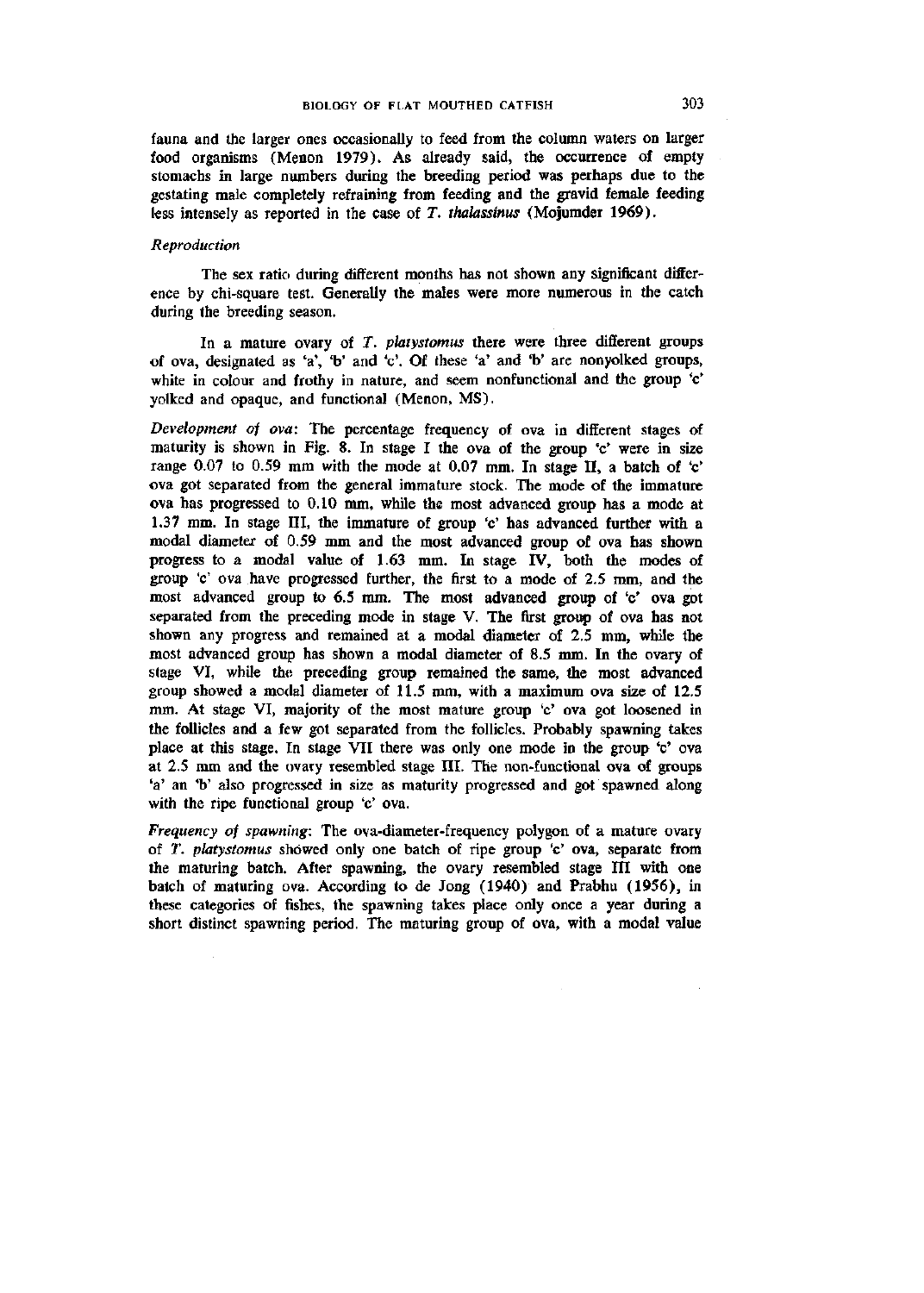

FIG. 8. Ova diameter frequency polygon of *T. platystomus* in different stages of maturity (solid line indicates non-functional groups 'a' and 'b' ova and dotted line functional group 'c' ova).



FIG. 9. Size at maturity.

of 2.5 mm, remaining in the spent ovary probably would contribute to the subsequent year's ripe ova. as there were no signs of their distintegration in the spent ovary. The presence of ripe and spent fish during November to February (Table 5) indicated that, though individuals spawned only once a year during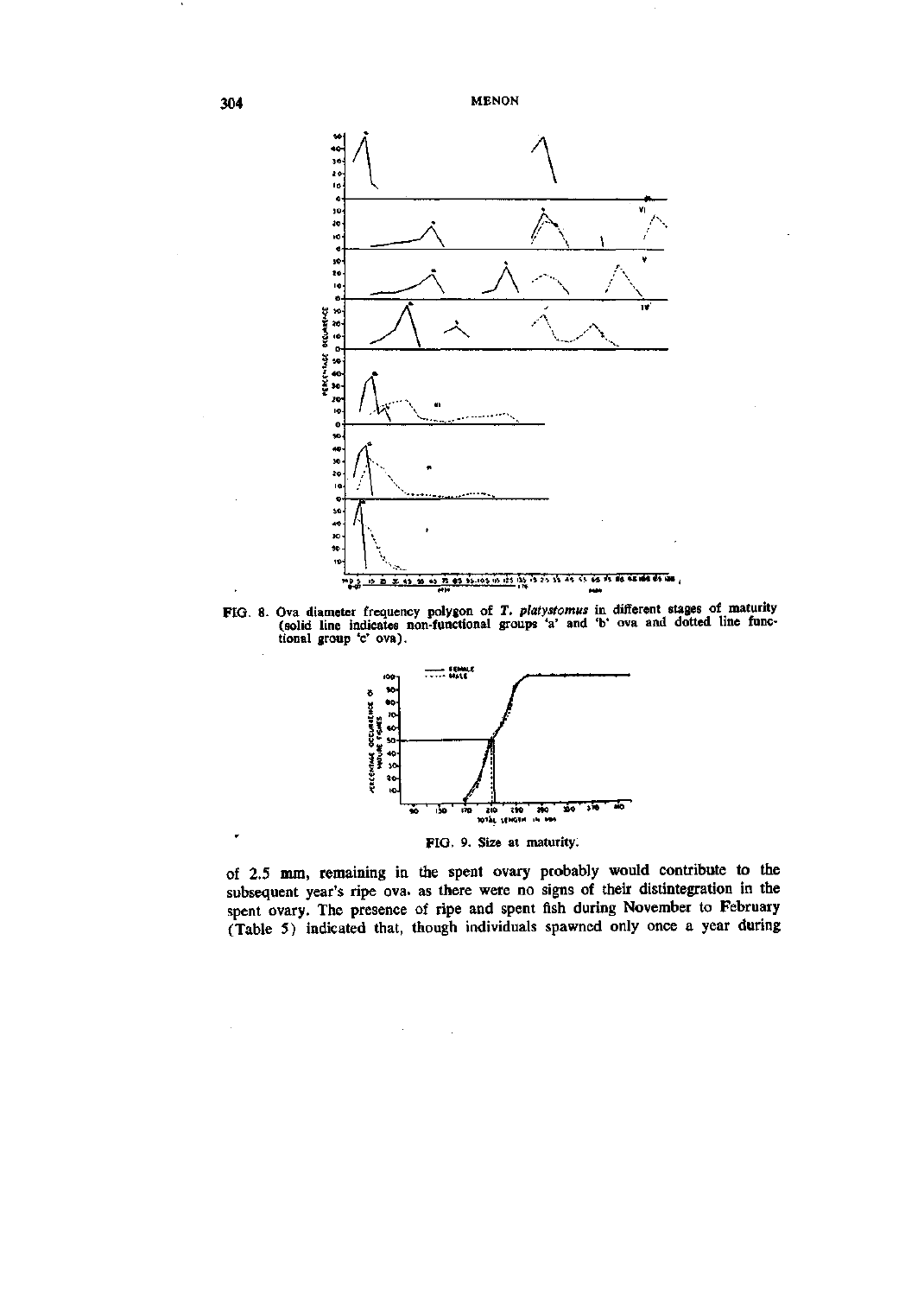# BIOLOGY OF FLAT MOUTHED CATFISH 305

 $\mathcal{O}(\mathcal{F}^{\mathcal{O}}_{\mathcal{O}})$  , where

 $\sim 1$ 

|      |             | Maturity stages |                          |                          |                          |                          |                          |                         |                          |
|------|-------------|-----------------|--------------------------|--------------------------|--------------------------|--------------------------|--------------------------|-------------------------|--------------------------|
|      | Sex         | examined        | L                        | $\mathbf{H}$             | I <sub>H</sub>           | ΪV                       | v                        | $\overline{\mathbf{v}}$ | $\overline{\text{VII}}$  |
| 1969 |             |                 |                          |                          |                          |                          |                          |                         |                          |
| Nov. | М           | 30              | 23.3                     | 10.0                     | 23.3                     |                          | 16.7                     | 20.0                    | 6.7                      |
|      | $\mathbf F$ | 25              | 16.0                     | 16.0                     | 24.0                     |                          | 16.0                     | 16.0                    | 12.0                     |
| Dec. | M           | 20              | 10.0 <sub>1</sub>        | 15.0                     | 40.0                     |                          | $\overline{\phantom{0}}$ | 15.0                    | 20.0                     |
|      | F.          | 23              | 13.0                     | 21.7                     | 26.1                     |                          |                          | 8.7                     | 30.4                     |
| 1970 |             |                 |                          |                          |                          | $\epsilon$               |                          |                         |                          |
| Jan. | M           | 20              | 45.0                     | 20.0                     |                          |                          | ——                       | 15.0                    | 20.0                     |
|      | F           | 20              | 25.0                     | 10.0                     | 25.0                     |                          |                          | 10.0                    | 30.0                     |
| Feb. | м           | 33              | 46.5                     | 21.2                     | 24.2                     |                          |                          |                         | 6.1                      |
|      | F           | 30              | 40.0                     | 26,7                     | 23.3                     | $\overline{\phantom{0}}$ |                          | 3.3                     | 6.1                      |
| Mar. | M           | 8               | 50.0                     | 50.0                     | $\overline{\phantom{a}}$ |                          |                          |                         |                          |
|      | F           | 22              | 77.3                     | 13.6                     | 9.1                      | للبعد                    |                          |                         |                          |
| Aug. | М           | 14              | 21.4                     | 7.1                      | 42.9                     | 21.4                     | 7.1                      |                         |                          |
|      | $\mathbf F$ | 18              | 27.8                     | 16.3                     | 22.2                     | 11.1                     | 22.2                     |                         |                          |
| Sep. | M           | 10              |                          | 30.0                     | 20.0                     |                          | 50.0                     |                         |                          |
|      | F           | 14              | 14.3                     | 50.0                     | 21.4                     |                          | 14.3                     |                         | ÷                        |
| Oct. | M           | 20              |                          | 30.0                     | 40.0                     | $\overline{\phantom{0}}$ | 30.0                     |                         |                          |
|      | F           | 21              |                          | 14.3                     | 33.3                     | 9.5                      | 38.1                     | 4.8                     | ——                       |
| Nov. | M           | 23              |                          | 21.7                     | 13.0                     | 26.1                     | 26.1                     | 13.0                    |                          |
|      | F           | 25              |                          | 8.0                      | 28.0                     | 20.0                     | 24.0                     | 20.0                    |                          |
| Dec. | М           | 25              | 8.0                      | 12.0                     | 32.0                     | ÷,                       | 16.0                     | 24.0                    | 8.0                      |
|      | F           | 24              |                          | 8.3                      | 29.2                     | 4.1                      | 16.7                     | 29.2                    | 12.5                     |
| 1971 |             |                 |                          |                          |                          |                          | $\epsilon$               |                         |                          |
| Jan. | $\mathbf M$ | 18              | 38.9                     | 11.1                     | 5.6                      |                          | -                        | 22.2                    | 22.2                     |
|      | F           | 19              |                          | 15.8                     | 21.1                     |                          |                          | 21.1                    | 42.1                     |
| Feb. | М           | 31              | 38.7                     | 22.6                     | 32.3                     |                          | ⊷                        | 3.2                     | 3.2                      |
|      | F           | 30              | 26.7                     | 20.0                     | 20.0                     |                          |                          | 3.3                     | 30.0                     |
| Mar. | М           | 19              | 57.9                     | 21.1                     | 21.1                     |                          |                          |                         |                          |
|      | F           | 10              | 80.0                     |                          | 20.0                     |                          |                          |                         |                          |
| May  | M           | 11              | $\overline{\phantom{0}}$ | 81.8                     | 18.2                     | --                       | —<br>——                  |                         |                          |
|      | F           | 10              | 40.0                     |                          | 60.0                     | ⊷.                       |                          |                         |                          |
| Jun. | М           | 8               |                          | 12.5                     | 87.5                     | $\overline{\phantom{0}}$ | ÷                        |                         |                          |
|      | F           | $\pmb{7}$       | --                       | 28.6                     | 71.4                     | —                        | —                        | ---                     |                          |
| Jul. | М           | 6               |                          | $\overline{\phantom{0}}$ | 66.7                     | 33.3                     | $\overline{\phantom{0}}$ |                         |                          |
|      | F           | 8               |                          | 12.5                     | 75.0                     | 12.5                     |                          |                         | ---                      |
| Aug. | М           | 16              |                          | 18.8                     | 18.8                     | 50.0                     | 12.4                     |                         |                          |
|      | F           | 22              | $\overline{\phantom{0}}$ | 31.8                     | 22.7                     | 27.3                     | 18.2                     |                         |                          |
| Sep. | M           | 10              | -                        |                          | 20.0                     | 50.0                     | 30.0                     |                         |                          |
|      | F           | 20              | $\overline{\phantom{0}}$ | 10.0                     | 35.0                     | 20.0                     | 30.0                     | 5.0                     | $\overline{\phantom{0}}$ |
| Oct. | M           | 17              | 5.9                      | 23.5                     | 11.8                     | 29,4                     | 17.6                     | 11.8                    | —                        |
|      | F           | 19              | 15.8                     | 10.5                     | 21.1                     |                          | 36.8                     | 15.8                    |                          |
| Nov. | М           | 22              | 9.1                      |                          | 36.4                     |                          | 21.1                     | 27.3                    | 9.1                      |
|      | F           | 22              | 13.6                     | 9.1                      | 13.6                     |                          | 13.6                     | 31.8                    | 18.2                     |
| Dec. | M           | 29              | 20.7                     |                          | 10.3                     |                          | 6.9                      | 34.5                    | 27.6                     |
|      | F           | 25              | 12.0                     | 4.0                      | 24.0                     |                          | -                        | 28.0                    | 32.0                     |

TABLE 5. *Percentage occurrence of males and females of* T. platystomus *in different stages of maturity in various months.* 

 $\bar{\gamma}$ 

 $\sim$ 

 $\overline{\phantom{a}}$ 

Samples in Aug. 70 and May-Aug. 71 were from Palk Bay and rest from Gulf Mannar.

 $\bar{z}$ 

 $\mathcal{A}$ 

 $\sim$ 

 $\mathcal{A}^{\prime}$ 

 $\sim$   $\sim$ 

 $\bar{z}$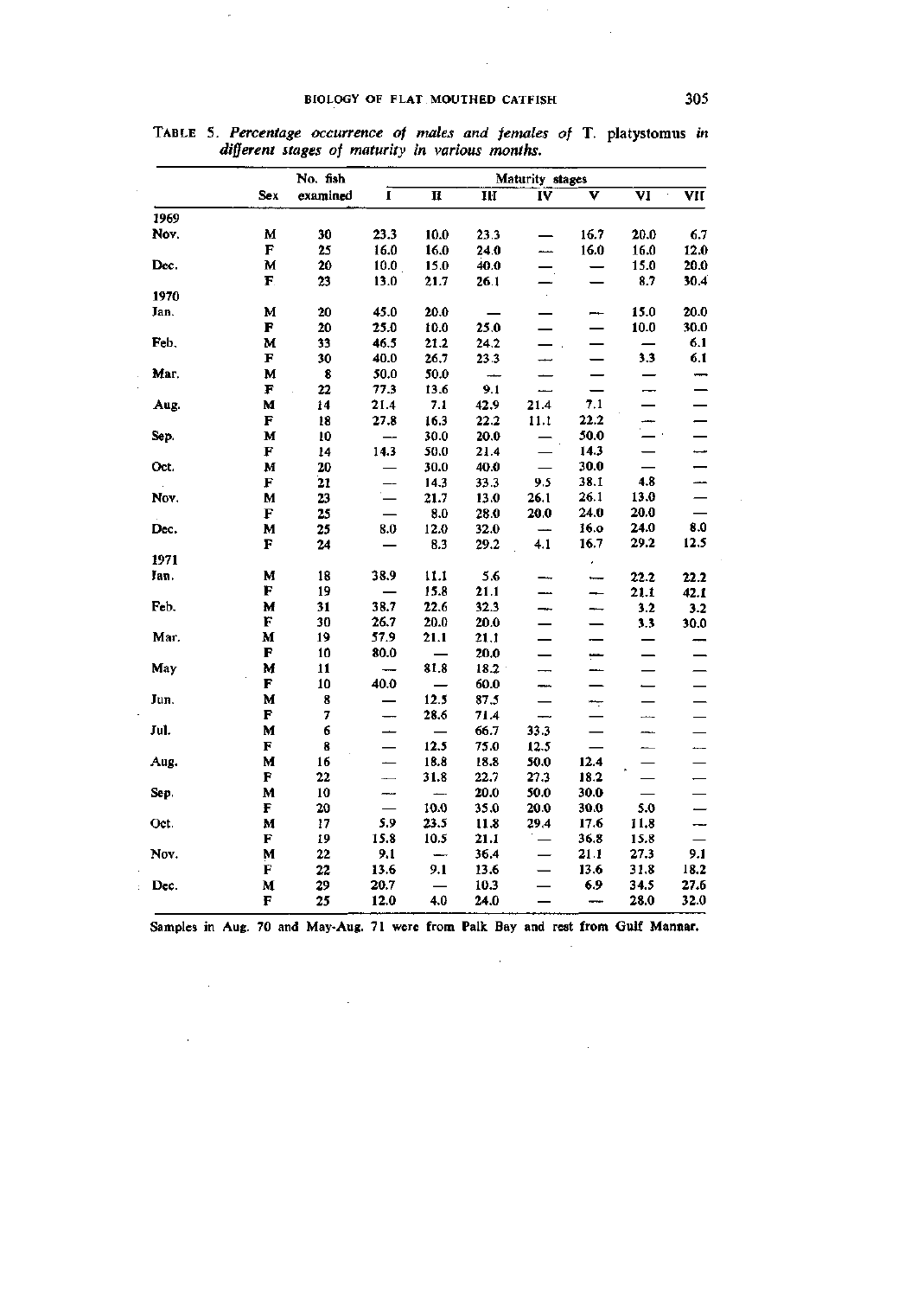a short period, the population as a whole might breed over a longer period of time. However, December and January appeared to be the peak period of spawning since ripe and spent fishes were more common in these months.

*Size at first maturity:* As stage III comprises spent recovering stages also, individuals of this stage and above have been considered mature. Females and males up to 150 mm size group were all immature. Mature fishes of both sexes were first seen when they were 170 mm and above in sizes. The maturity curve for *T. platystomus* showed that 50% of the females first mature at a size of 230 mm and males at 220 mm (Fig. 9). Both females and males may spawn for the first time when they are two years old. The ratio of mean length at first maturity to the asymptotic length  $(l_m/L_{\infty})$  was found to be 0.43 for females and 0.42 for males.

*Fecundity:* Total count of all mature ova (group 'c'), destined to spawn in the ensuing spawning season was obtained by total enumeration. A sample of 18 ripe females ranging from 230 to 393 mm in total length was studied. The relation between fecundity and length of fish showed a linear relationship in the logarithmic form (Fig. 10 & 11), which could be expressed as;

$$
\log \mathbf{F} = -1.5598 + 1.2907 \log \mathbf{L}
$$

Where,  $F =$  fecundity and  $L =$  length of fish.





FIG. 11. Fecundity-fish weihgt ielationship of *T. platystomus.* 

The coefficient r was 0.9167. The length-weight relationship of the female showed the exponential value of 3.532863. This exponential value is higher than that observed in fecundity-length relationship, i.e.. 1.2907, and hence it appears that the fecundity increases at a rate less than that of body weight in relation to total length. The regression of fecundity (F) on body weight (W) in the logarithmic form is.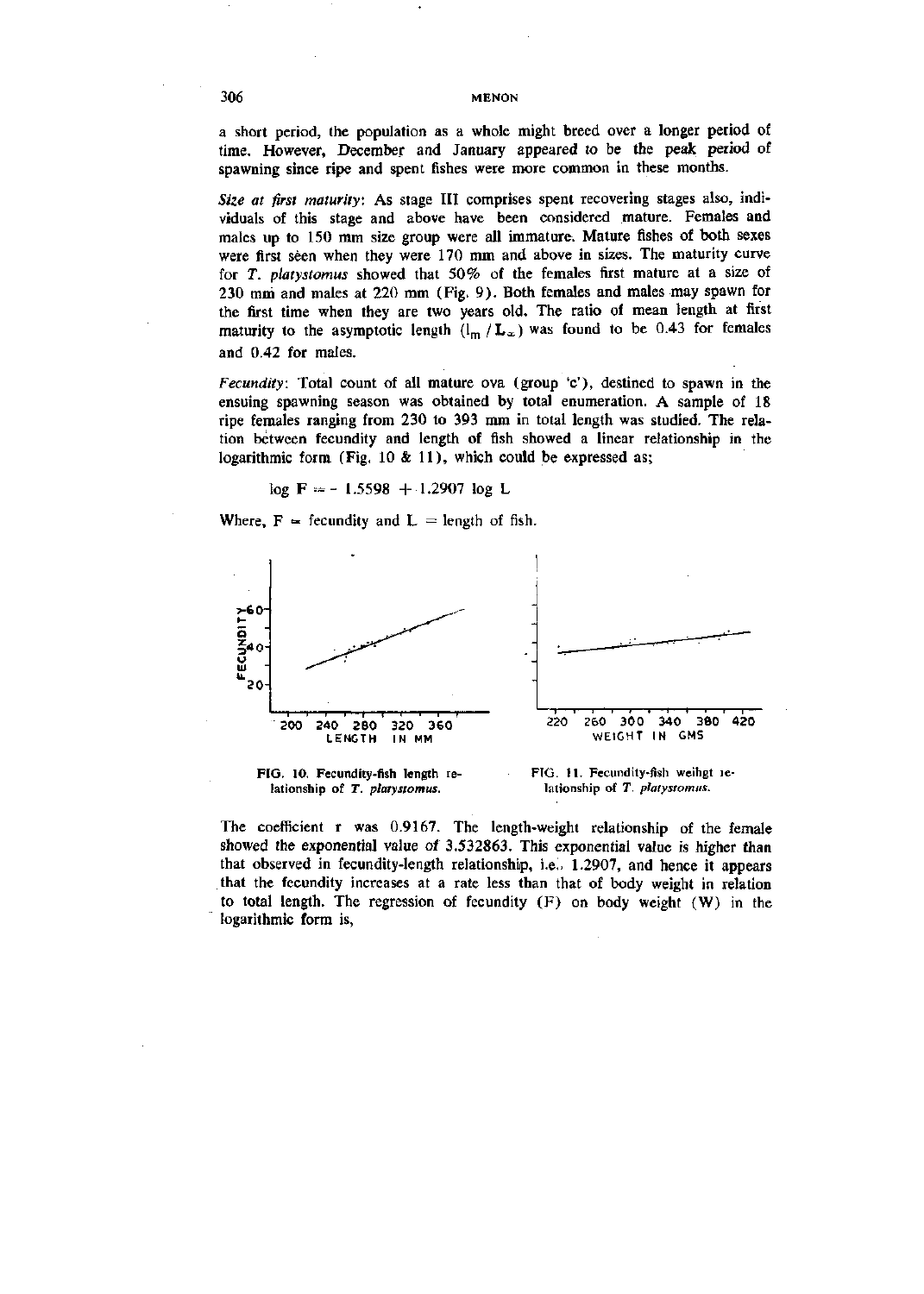# $log F = 0.6504 + 0.3817 log W$

correlation coefficient r was calculated as 0.7619.

The exponential value of less than unity (0.3817) also confirms the above conclusion.

#### ACKNOWLEDGEMENTS

The author is grateful to Dr. E. G. Silas, Director, Central Marine Fisheries Research Institute, for his kind encouragement. The author is also thankful to Dr. B. Krishnamoorthi, retired head of Demersal fisheries division and to Mr. K. V. Narayana Rao, head of Pelagic fisheries division of the Institute, for the corrections and valuable suggestions for improving the manuscript.

#### **REFERENCES**

- CASSIE, R. M. 1954. Some use of probability paper in the analysis of frequency distribution. *Aiist. J. mar. Freshw. Res., 5:* 515-522.
- DE JONG, J. K. 1940. A preliminary investigation of the spawning habits of some fishes of Java Sea. *Treubia,* 17: 307-330.
- FORD, E. 1933. An account of the herring investigations conducted at Plymouth during the years from 1924-1933. /. *mar. biol. Ass. U.K.,* 19: 305-384.
- FRYER, G. 1959. The trophic interrelationships and ecology of some littoral communities of Lake Nyasa with special reference to the fishes, and discussion on the evolution of a group of rock frequenting cichlidae. Part II. The ecology and evolution of a group of rock frequenting Nyasan cichlid fishes known as the Nbuna. *Proc. Zool. Sec. London,* 132: 237-280.
- LE CREN, E. D. 1951. The length-weight relationship and seasonal cycle in gonad weight and condition in perch *(Perca fluviatilia). J. Anim. Ecol.,* 20: 201-219.
- MENON, N. G. 1979. Studies on the biology and fishery of the giant marine catfish, *Tachysurus thalassimis* (Ruppell). Ph.D. Thesis of the University of Cochin (Unpublished).
- MOJUMDER, P. 1969. Food of the catfish, *Tachysurus thalassinus* (Ruppell). *Indian J. Fish.,* 16: 161-169.
- PANTULU, V. R. 1961. Determination of age and growth of Mystus gulio (Ham.) by the use of pectoral spines, with observations on its biology and fishery in the Hooghly estuary. *Proc. Nat. Inst. Sci. India,* 27B(4): 1-30.
- PANTULU, V. R. 1963. Studies on the age and growth, fecundity and spawning of *Osteogeneiosiis militaris* (Lin.). *J. Cons. int. Explor. Mer.,* 28: 295-315.
- PRABHU, M. S. 1956. Maturation of the intraovarian eggs and spawning periodicity in some fishes. *Indian J. Fish.,* 3(1): 59-90.
- RiCKER, W. E. 1958. Hand book of computations for biological statistics of fish population. *Fish. Res. Bd. Canada,* Bull. No. 119: 300 pp.